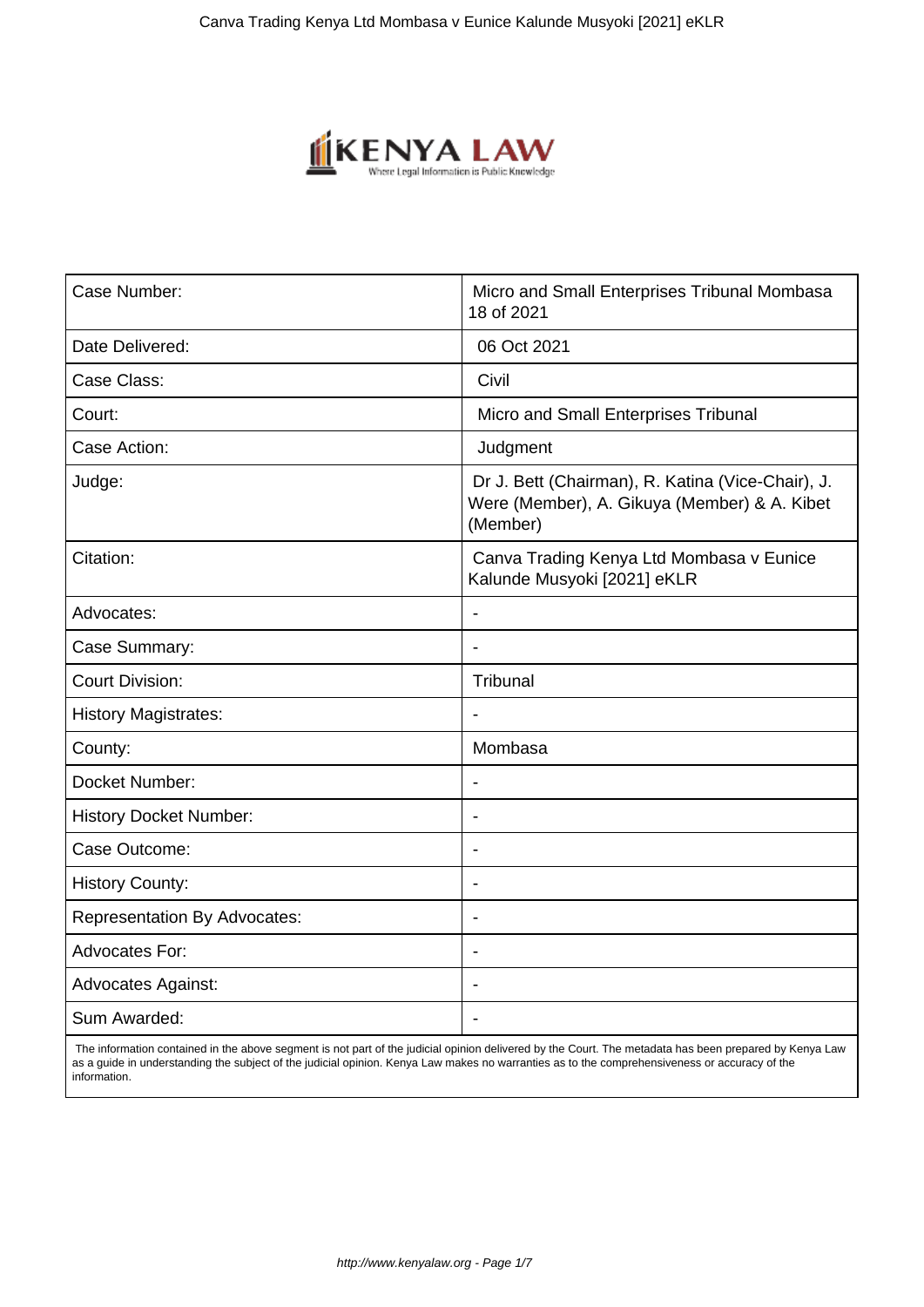# **REPUBLIC OF KENYA**

# **IN THE MICRO AND SMALL ENTERPRISES TRIBUNAL**

## **MSET MOMBASA No. 18 OF 2021**

## **CANVA TRADING KENYA LTD MOMBASA.............CLAIMANT**

**VS.**

# **EUNICE KALUNDE MUSYOKI.....................................RESPONDENT**

## **JUDGEMENT**

#### **INTRODUCTION**

**1.** This claim dated 16<sup>th</sup> June 2021, was filed under Certificate of Urgency at the Tribunal's registry in Mombasa Law courts. The Claimant, Canva Trading Kenya Limited Mombasa was represented by the Managing Director Ms Eunice Okal who described the Claimant as "a small & micro finance giving soft loans to small business to buy motorbikes for riders on hire purchase. The claim was for recovery of Ksh 87,000/= being the accumulated amount of loan, accrued interest and penalties, incurred by the Respondent who borrowed Ksh15,000/= and failed to re-pay.

**2.** The respondent is referred to as a businessman hailing from Mombasa CBD.

**3.** The Cause came up ex-parte before the Tribunal on 30<sup>th</sup> July 2021 when the following directions were issued:

i. THAT the Claimant servers the claim and all the documents upon the Respondent by Friday  $6<sup>th</sup>$  August 2021.

ii. THAT the Respondent files and servers the Response within fourteen of service of claim and in any case by 20<sup>th</sup> August 2021.

iii. THAT the claimant files and serves the reply to Response within seven days of service of the Response and in any case by  $27<sup>th</sup>$ August 2021.

iv. THAT the Cause shall be mentioned on  $31<sup>st</sup>$  August 2021 to confirm compliance and fix a hearing date.

4. The Cause was mentioned on 31<sup>st</sup> August 2021 when the Claimant confirmed that the Respondent was served with the claim and supporting documents on  $4<sup>th</sup>$  August 2021. The affidavit of service was filed accordingly. The Respondent was however not present during the mention. The Cause was slated for hearing on  $10^{th}$  September 2021.

5. The Respondent did not file any Response nor appeared during the hearing. The matter had to proceed by way of formal proof as Tribunal was convinced that it was proper in the circumstances to allow the matter to proceed since the claimant had sufficiently demonstrated to the Tribunal that she had made every effort to duly serve the Respondent to make her aware of the existence of the Claim as well as the hearing notice and date.

# **THE CLAIMANT'S CASE**

6. The Claimant avers that the Respondent applied for a soft loan of **Ksh15,000/=**from the Claimant, the **Canva Trading Kenya** Ltd which was approved and disbursed on  $21<sup>st</sup>$  December 2019. The Respondent was to repay by  $21<sup>st</sup>$  January 2020.

7. In addition, the Claimant avers that the loan was disbursed to the Respondent subject to a charge of 20% interest per month.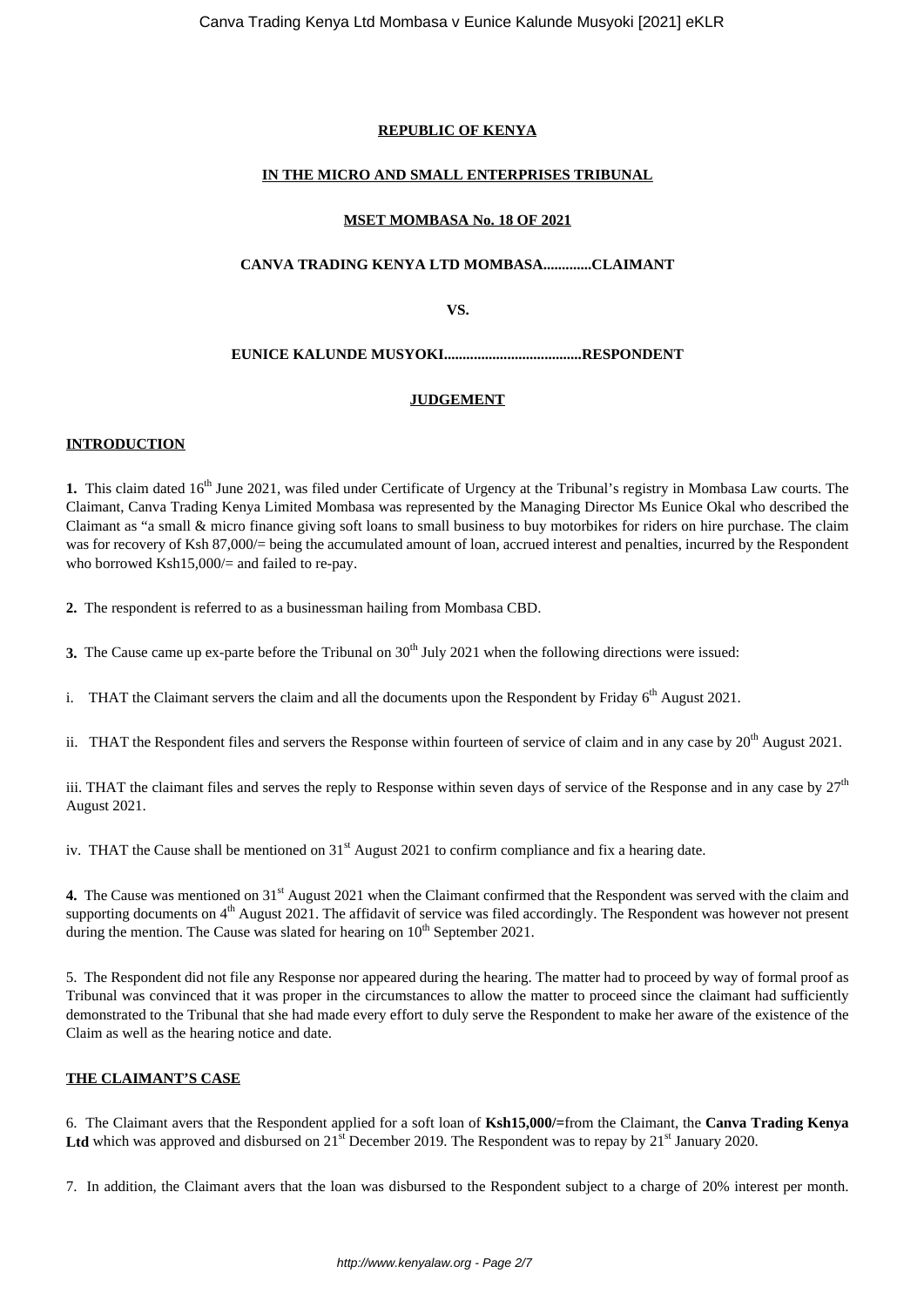Further, that as at the time of filing this claim the Respondent had not repaid the loan as per the payment schedule, thus attracting interest and penalties to a tune of **Ksh 87,000/=.**

8. She finally submitted that the Claimant is entitled to costs of this Cause as it had incurred more expenses while trying to locate the Respondent to serve her with the claim.

#### **ISSUES FOR DETERMINATION**

9. Arising from the claim and the oral evidence at the formal proof hearing, the following issues presented themselves for the determination by this Tribunal;

- a) Whether the Respondent was served with the claim.
- b) Whether the Respondent obtained a loan of Ksh. 15,000/= from the Claimant.
- c) Whether the **20%** interest charged by the Claimant on the borrowed amount of **Ksh 15,000/=** was justified.

d) Whether the Claimant Canva Trading Kenya Limited-Mombasa was entitled to demand as it did the **Ksh87,000/=** being the principal sum, accrued interests and penalties charged on the borrowed principal sum of **Ksh15,000/=.**

e) Who bears the cost of this claim"

#### **DETERMINATION AND FINAL ORDERS**

#### **The right to be heard**

10. The first issue is whether the Respondent was granted the right to be heard. The Tribunal grappled with this issue as it is a Constitutional right for the Respondent to be accorded the right to be heard.

11. The Tribunal notes that the Claim was served upon the Respondent. Further, the hearing notice was also served upon the Claimant. The Respondent however did not file the Response nor attended the hearing of the suit. No explanation was given for failure to file the Response. Further, no explanation was given for failure to attend the hearing of this suit by the Respondent or his Representative despite fixing a hearing date by mutual agreement.

12. The Tribunal heard from Ms Eunice that she had made numerous calls upon the Respondent. She told this tribunal how she sought the assistance of the guarantor to urge the Respondent to file the Response and to attend the court on diverse dates when called upon all in vain.

13. The Tribunal underscores the right to be heard as was held by the Supreme Court of India in *Sangram Singh v Election TribunalKoteh***1955 AIR 425**thus:-

*"[T]here must be ever present to the mind the fact that our laws of procedure are grounded on a principle of natural justice which requires that men should not be condemned unheard, that decisions should not be reached behind their backs, that proceedings that affect their lives and property should not continue in their absence and that they should not be precluded from participating in them. Of course, there must be exceptions and where they are clearly defined they must be given effect to. But taken by and large, and subject to that proviso, our laws of procedure should be construed, wherever that is reasonably possible, in the light of that principle."*

14. Every party in a case has a right to be heard and subsequently, that right should not be denied unless there are very good reasons for doing so. The Tribunal having considered the facts and prevailing circumstances set the suit for formal proof hearing on 10<sup>th</sup> September 2021. The Tribunal was convinced that Respondent was served with the claim and was accorded reasonable time to file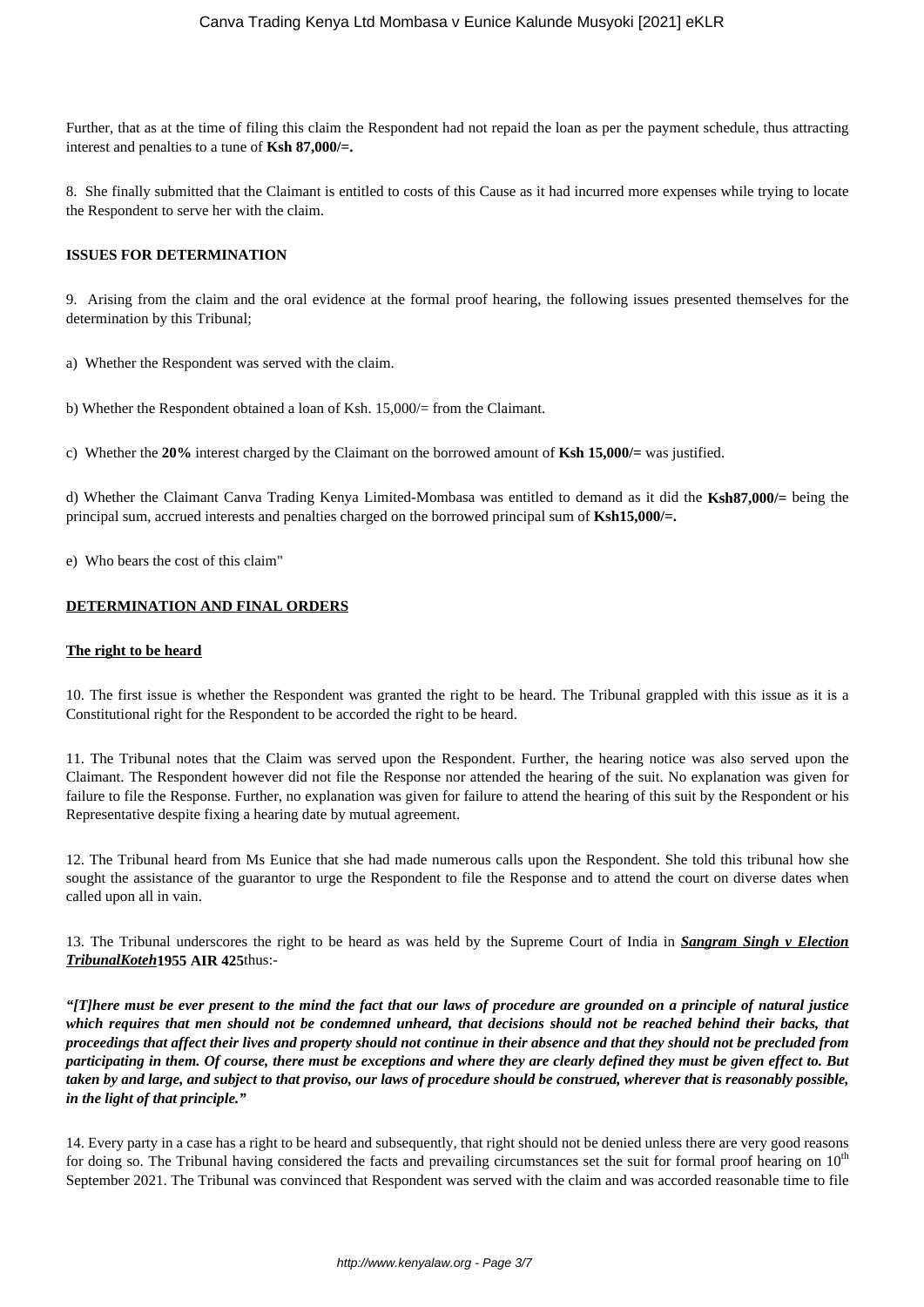and serve the Response. It cannot therefore be said that the Respondent was denied the Constitutional right to be heard.

*15.* In allowing this suit to proceed to formal proof hearing, the Tribunal was also guided by the Constitutional principles of the right to be heard and the reasoning of the appellate court in *James Kanyiita Nderitu & Another [2016] eKLR*, where the Court of Appeal stated thus:

*"From the outset, it cannot be gainsaid that a distinction has always existed between a default judgement that is regularly entered and one which is irregularly entered. In a regular default judgement, the defendant will have been duly served with summons to enter appearance or to file defence, resulting in default judgment.*

**16.** This point is further emphasised by *Ojwang, J (as he then was) in Mungai –vs- Gachuhi and Another [2005] eKLR* c**ited** with approval in the case of **Signature Tours & Travel Limited -V- National Bank of Kenya Limited** [2017] eKLR **when he stated as follows:** 

"**a court decision stands as a final decision only when a proper hearing has taken place and the parties and those who ought to be enjoined as parties have been fully heard and their representations concluded, unless they elect to forgo the opportunity."**

17. The Tribunal is guided by the Constitutional principles of the right of a party to be heard while noting that this right should not create injustice and prejudice to others. Having found that there was proper service and that there was no justification for the failure to file the Response and attend the hearing of the suit, the Tribunal was convinced that it was proper and justifiable in the circumstances to allow the matter to proceed to formal proof on  $10<sup>th</sup>$  September 2021.

#### **Loan advanced**

18. As to whether the Respondent obtained a Ksh. 15,000/= loan from the Claimant, the Claimant relied on a loan agreement dated  $21<sup>st</sup>$  December 2019. The agreement was signed by the Respondent on  $21<sup>st</sup>$  December 2019. Other terms of the contract including the 20% interest rate payable per month were set out. The form was marked in red ink "*approved 15,000/= and disbursed 15,000/=*." No evidence was presented to the contrary. We therefore find that the Claimant granted the Respondent a loan facility of Ksh. 15,000/=.

#### **Interest charged**

19. The Tribunal while considering the claim herein was concerned that the principal sum of Ksh.15,000/= advanced on  $21<sup>st</sup>$ December 2019 had attracted interest and penalties to the tune of Ksh. 87,000/= in 17 months. In **Pius Kimaiyo Lagat v Cooperative Bank of Kenya Limited** [2017] eKLR, the Court of Appeal was confronted with a related challenge and ruled thus:

**"There is a perennial vexing nightmare for borrowers who take a relatively small loan from a lending institution, but few years down the line, the institution drops a bombshell of a demand for the immediate payment of a colossalsum, literally bankrupting the borrower, if not confining him/her to a hospital bed due to depression. The main bones of contention are invariably; uncertainty of lending terms and documentation, fluctuating rates of interest, penalty interest, default charges, interests on arrears, additional interest,commissions,bank charges,Bank statements or lack of them,among others which may or not have been part of the written contract"**

**20.** We have perused through the statement of claim, the attached application form which contains the loan agreement. The relevant part is paragraph 6 titled "LOAN AGREEMENT" with the following relevant clauses:

*a) "(1) In pursuance of the said agreement and in consideration of the promises of the agreement and of the loan application form duly filled by the borrower and whose details have been duly approved by the lender and annexed as a schedule hereto, the lender HEREBY ADVANCES the borrower the sum of Ksh. 15,000/= (hereinafter referred to as the loan amount receipt whereof hereby acknowledged.*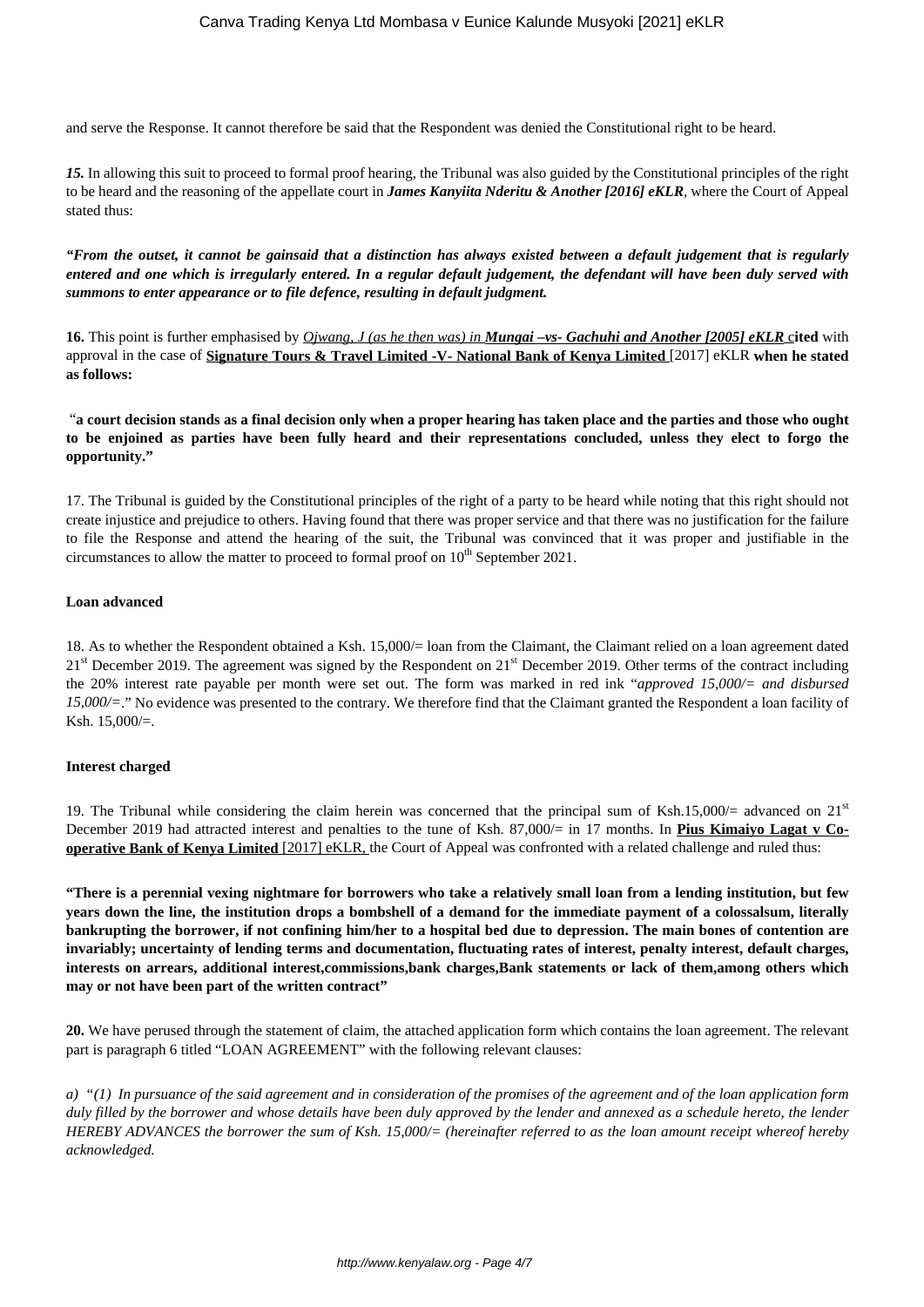*b) (2) The loan amount is subject to interest being charged at a flat rate of 20% per month.* 

*c) (8) I hereby authorise Canva Trading Ltd to deduct the fee from the loan request and disburse the balance."* 

21. The agreement was signed by Respondent on 21<sup>st</sup> December 2019. It is believed the Respondent therefore received Ksh.  $15,000/=$ .

22. Our reading of the agreement is that the Respondent was bound to pay **20%** interest on the loan per month. Clause 6 (3) provides for a loan period of one month. However, on the face of the Loan agreement and Loan application, we are unable to find the time limit of the defaulting party's' interest rate accrual. We also take note that the interest on the principal sum has increased exponentially and stood at Ksh. 87,000/= against the principal sum of Ksh. 15,000/= in 17 months.

23. The Tribunal notes that whereas it *is not for the court to rewrite a contract for the parties*, where a contract between parties is exploitative, courts have not been shy to interfere as held by the Court of Appeal in the case of **National Bank of Kenya Ltd Vs.Pipe plastic Sankolit (K)Ltd Civil Appeal No.95 of 1999.** The court held as follows:

## **"a court of law cannot rewrite a contract with regard to interest as parties are bound by the terms of their contract. Nevertheless, courts have never been shy to interfere with or refuse to enforce contracts which are unconscionable, unfair or oppressive due to procedural abuse...."**

24. We hold the view that whereas the parties are bound by their agreements and terms thereto, such terms should apply in accordance with the law and where it is determined to be unfair, unconscionable and oppressive, we should not hesitate to re-state the law so as to protect the interest of the parties and by extension advance the public interest.

25. We therefore find that the interest chargeable without clarity on time limit upon the determination that the loan is nonperforming is unmerited. In the case of **Danson Muriuki Kihara-v-Amos Kuthua Gatungo (2012) eKLR,** the court addressed a related issue thus:-

**"the plaintiff/appellant filed a claim for Ksh.40,000/=plus interest at 50% per month. The matter proceeded to full hearing and the learned trial magistrate entered judgement for Ksh 40,000/= plus cost and interests at court rates. Theappellant appealed against the Judgement on ground that the interest payable was reduced from 50% per month to court rates. The court held that the interest rate of 50% was unconscionableand upheld the decision of allowing interest at Court rates."**

26. Thus, clearly showing that the Court can interfere even where parties have agreed on a rate of interest as long as it is shown that the rate is illegal, unconscionable or oppressive. We therefore find that the parties were at liberty to agree on the interest rate chargeable for a determinable period of time and that once the loan is non performing, it shall be subject to the limitations set out under the *in duplum rule.* 

#### **Amount due and interest payable**

27. As regards the third issue, the Tribunal was concerned by the finding that theRespondent's debt rose exponentially from the principal sum of **Ksh15,000/=** to the current **Ksh87,000/=**before this claim was filed.

28. It was apparent that the Claimant demanded more than 2 times the principal amount borrowed by the Respondent.

29. Therefore, in order to make a just determination of this issue, the Tribunal had to rely on the principles of lending by financial institutions drawn from Section 44A of the Banking Act which provides statutory application of the *Induplum rule.* For clarity, we cite the Court of Appeal in **Kenya Hotels Ltd Vs. Oriental Commercial Bank Ltd (Formerly Known as Delphis Bank Limited) (2019)** eKLR,which stated that the rule is to the effect that interest ceases to accumulate upon any amount of loan owing once the accrued interest equals the amount of loan advanced....''

30. It was observed by the Court of Appeal that the principle of *Induplum* has been applied by the courts with reasonable degree of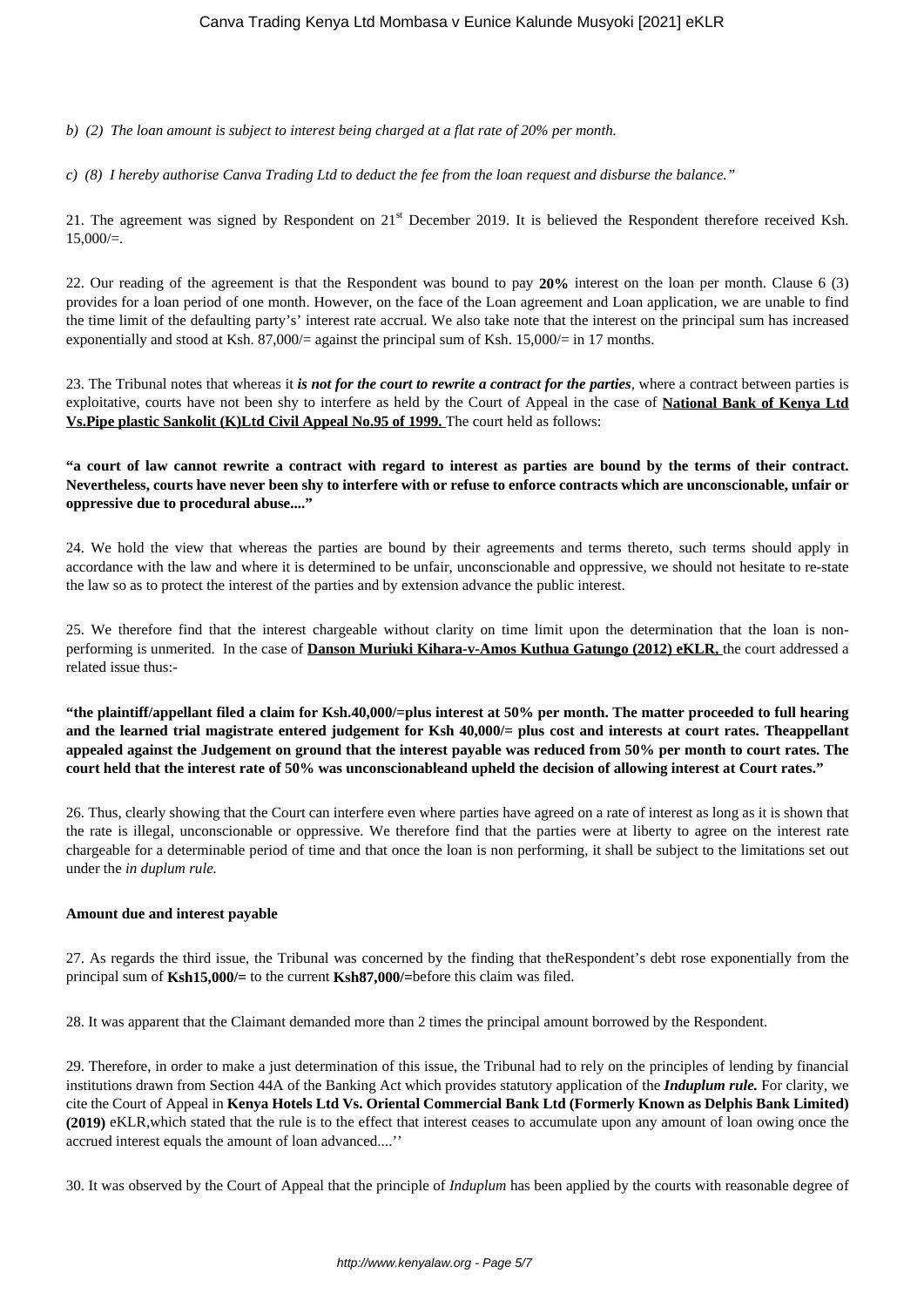consistency citing the following cases;

## **1) Lee G. MuthogaV.Habib Zurich Finance (K) Limited (2016)**

2) **Mwambeja Ranching Company limited & another V.Kenya National Capital Corporation (2019)eKLR**, just to cite a few where the In duplum rule has been invoked.

**31.** Similarly, in the most recent case, the Court of Appeal in **Housing Finance Company of Kenya Limited v ScholarsticaNyaguthii Muturi & Another [2020] e KLR reiterated the application of the rule thus:** 

**"As we have shown section 44A of the Banking Act came into force on the 1st May, 2007. That provision of law sets up the maximum amount of money a banking institution that grants a loan to a borrower may recover on the original loan. The banking institution is limited in what it may recover from a debtor with respect to a non performing loan and the maximum recoverable amount is defined as follows in section 44A(2):***"***The maximum amount referred in subsection (1) is the sum of the following –**

a) **The principal owing when the loan becomes non -performing;**

b) **Interest, in accordance with the contract between the debtor and the institution, not exceeding the principal owing when the loan becomes non- performing; and**

**c) Expenses incurred in the recovery of any amounts owed by the debtor.**

**By that provision if a loan becomes non -performing and the debtor resumes payment on the loan and then the loan becomes non performing again the limitation under the said paragraphs shall be determined with respect to the time the loan last became non performing."**

32. The rationale for this rule is therefore to safeguard the interests of the parties against any form of injustice, oppression or exploitation as they perform their contractual obligations. Despite their right to freely contract, they must at all material times put themselves into an inquiry on the existence and the potential application of the rule.

33. An analysis of the foregoing rule and its safeguards, leads the Tribunal to make a determination of this claim guided by the provisions of S.44A of the Banking Act which sets the maximum amount of money a banking institution that grants a loan to the borrower. The Claimants by their own description consider themselves small and micro finance institution, we are of the considered view that the Claimant herein should also abide by the *Induplum* rule as required of any financial institution.

34. This Tribunal is therefore persuaded that the Claimant is not entitled to the ksh.87,000/= since this amount is more than double the principal amount it disbursed to the Respondent. The Tribunal is equally persuaded that the 20% interest rate chargeable is only applicable for a determinable period subject to the *in duplum* rule set out above.

#### **Costs**

35. On the issue of costs, the Tribunal notes that the Claimant has encountered considerable cost in sustaining this claim. We find that it is fair and just to award costs to the Claimant.

#### **Orders**

36. Flowing from the findings, we find that in the interest of justice, the Respondent should pay the Claimant:-

a) Principal sum of Ksh. 15,000/=